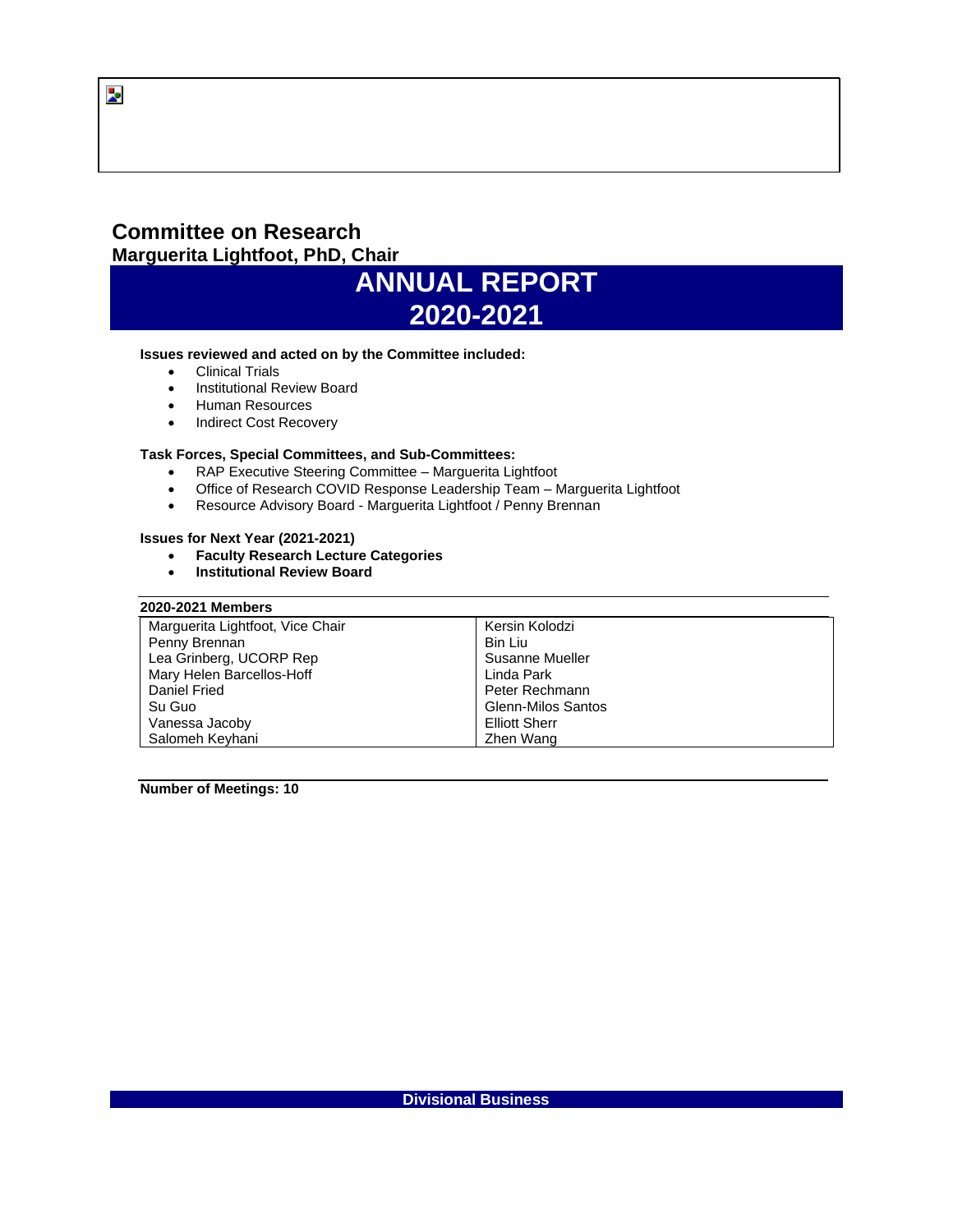# **PROCESS TOPICS**

## **Resource Allocation Program (RAP) Grant Funding**

|                | Total | Amount    |
|----------------|-------|-----------|
| Fall<br>2020   | 13    | \$558,213 |
| Spring<br>2020 | 11    | \$422,000 |
| Total          | 24    | \$980,213 |

The Academic Senate funded 24 grants during the 2020-2021 RAP cycles totaling \$980,213.

#### **2020-2021 Faculty Research Lecture - Clinical Science**

Since 2001, this award has been bestowed on an individual member or members of the UCSF faculty with outstanding achievements in clinical research. Nominations are made by UCSF faculty, who consider the clinical research contributions of their colleagues and submit nominations for this prestigious award to the Academic Senate Committee on Research. Each year, the Committee on Research selects the recipient of this award. Faculty Research Lecture - Clinical Science was Esteban G. Burchard, MD, MPH.

#### **2020-2021 Faculty Research Lecture - Basic Science**

Since 1957, this award has been bestowed on an individual member of the UCSF faculty who has made a distinguished record in basic science. Nominations are made by UCSF faculty, who consider scientific research contributions of their colleagues and submit nominations for this prestigious award to the Academic Senate Committee on Research. Each year, the Committee on Research selects the recipient of this award. Faculty Research Lecture - Basic Science was Jim Wells, PhD.

#### **2020-2021 Faculty Research Lecture - Translational Science**

In selecting faculty to receive this award, the Senate recognizes the immense value of those who translate bench science to a bedside clinical practice directly benefiting both patients and legions of other clinicians worldwide. Faculty Research Lecture - Translational Science was Diane Barber, PhD.

## **POLICY & PROGRAM TOPICS**

## **Human Resources**

The committee me with Corey Jackson, JD, Chief HR Officer; Cheryl Drassinower Director of Academic HR Shared Services; and Ellen Loyd, Staff HR Shared Services.

COR discussed various issues specific to their experience as hiring managers of labs and research programs.

- *A.* Hiring Staff: Members of COR expressed concerns about hiring, particularly with respect to delays and the quality of information provided by HR.
- B. Waivers: There may be scenarios where a waiver of the recruitment requirements is appropriate. A member of COR conveyed that they had an experience in which HR erroneously advised that a waiver was not possible. It was specified that business necessity is in fact an appropriate and qualifying circumstance under which a waiver may be permitted. Waivers are granted when: Business Necessity/Uniquely Qualified; Past Recruitment Difficulty; Prior Limited or Contract Appointment Recruitment; Completion of Development Training Program.

COR discussed various issues related to the relationship between HR and hiring managers.

- C. Quality/accuracy of work delivered by HR shared services
- D. Administrative burden associated with HR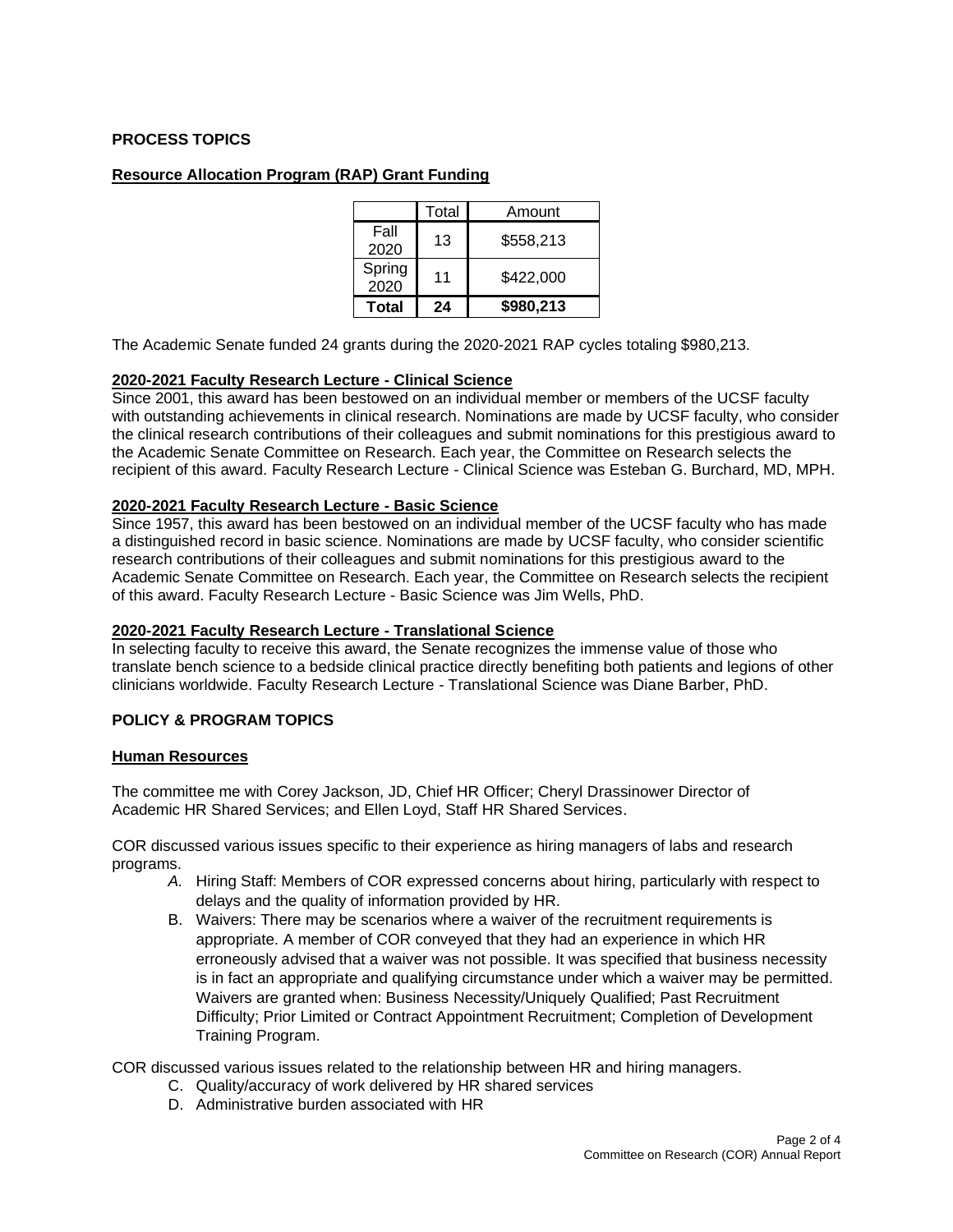- E. Perception that HR has conflicting goals from faculty researchers
- F. Uncertainty whether HR is a service or a partner (or a barrier) for researchers

HR responded, noting that it has to enforce/implement various federal, state, and university restrictions. It also noted that it has launched new workstreams that should reduce delays. Members of COR discussed the following ideas:

# **COVID Recovery**

COR met with J*on Giacomi, Associated Vice Chancellor, Facilities*. Jon presented the following information about the return to campus plan:

- July 1 will be the start of a phased approach.
	- o Announced in 2020
	- o Intended to provide stability for planning childcare needs etc.
	- $\circ$  Purpose was to get as many people off campus as possible so there could be research and some education off campus
	- o Worked pretty well for many people
- Committee recommending extending to October 1, 2021
	- $\circ$  If any mission-based area wants to come back sooner than that then they would have the okay to do that
	- o Allow for more onsite work
	- $\circ$  Continue promoting telework where it works for campus and person involved in telework
- Remain aligned with CDC and SF DPH and navigate discrepancy

## **Federal Government Advocacy and Science Policy**

COR met with Keith Yamamoto, Vice Chancellor for Science Policy and Natalie Alpert, Executive Director, Federal Advocacy

- Natalie Alpert discussed expectations for the Biden-Harris administration.
- Keith Yamamoto discussed UCSF's involvement with the Coalition for Life Sciences.

# **Research Analysis Environment**

COR met with Rick Larson, Director, Research Informatics .

• UCSF's Research Analysis Environment (RAE) is a secure data hosting and compute service for UCSF researchers and their internal or external collaborators.

Members of the Committee asked about the pricing model for this service.

- RAE Free: Shared compute, storage, and tools to meet most research needs.
- RAE Premium: Dedicated compute and storage for study-specific large datasets.
- RAE Cloud: Access to secure AWS resources for compute and storage.

# **IT Security**

COR met with Joe Bengford, *Chief Information Officer* who discussed the recent data breach.

Can UCSF researchers have a single "front door" or "one-stop-shop" for everything a PI must know about

## **Human Resources**